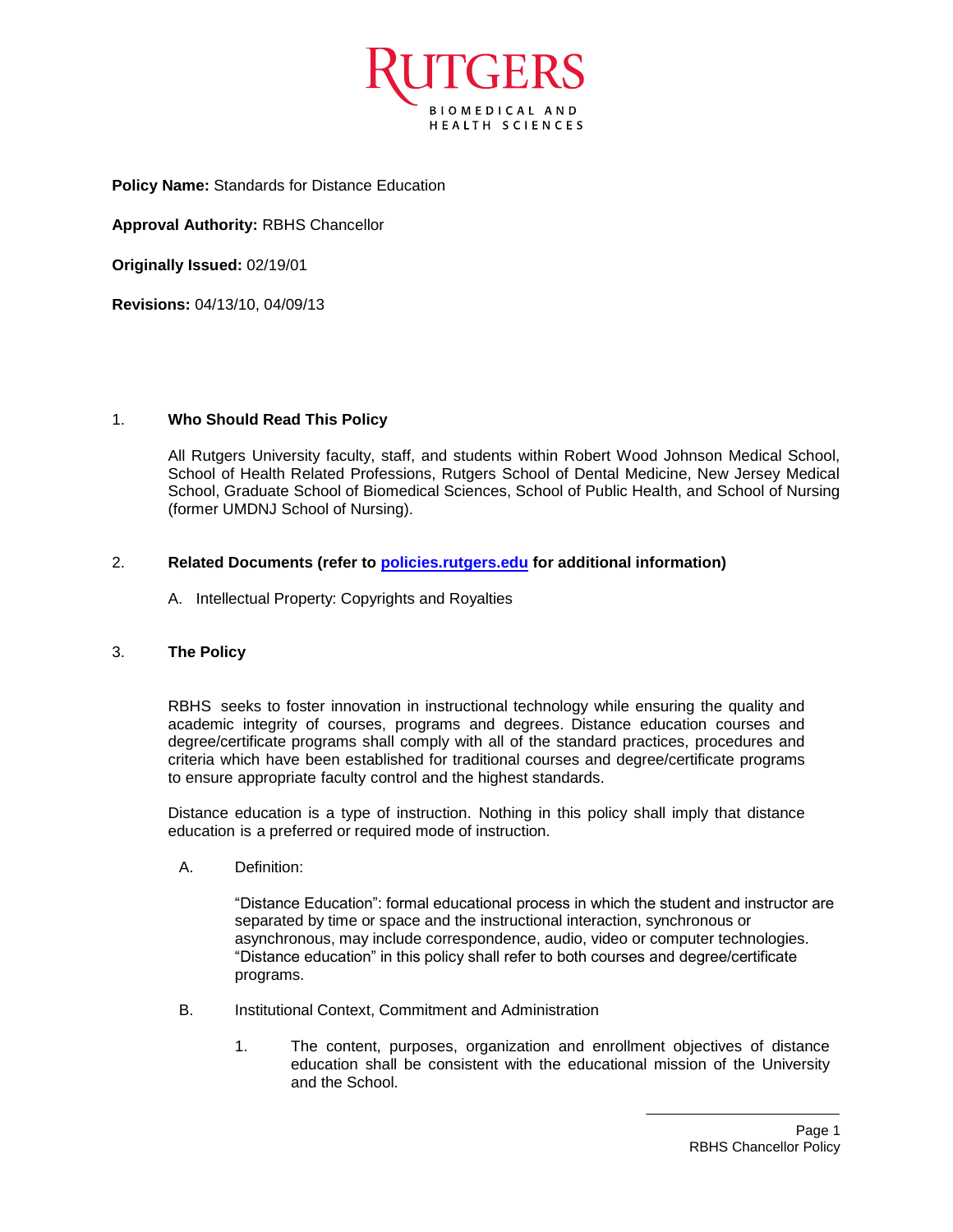- 2. New distance education may be offered only after successful completion of the same internal University and external review processes required for new traditional courses and degree/certificate programs. Previously approved traditional degree/certificate programs which are converted to distance education do not require additional review or approval other than informing the Office of Academic Affairs of significant changes, if any, from the original objectives/curriculum, and of any significant change in the administrative arrangements such as partners, tuition, billing and program duration.
- 3. The University shall ensure the adequacy of technical and physical plant facilities, including appropriate staffing and technical assistance, to support distance education.
- 4. Admission standards, enrollment processes and course requirements for distance education shall be equivalent to those of traditional education and clearly indicated in School catalogs and promotional materials. Established policies for registration, financial aid, withdrawal, etc. shall apply equally to distance education students.
- 5. Faculty shall work with the Office of Information Technology to develop safeguards to ensure academic honesty and protect student privacy.
- 6. The Dean shall ensure that accountability in distance education partnerships with entities outside the University is clearly determined and described in writing.
- C. Curriculum and Instruction
	- 1. Distance education shall be offered on the same level, with equivalent requirements, the same title and credit as would the traditional version. The faculty shall ensure the rigor and the quality of instruction and materials.
	- 2. Specifications for technology required for participation and completion of distance education must be disclosed to students. The faculty shall ensure that the instructional technology is appropriate for the nature and objectives of the course or program.
	- 3. The opportunity for substantial, personal and timely interactions between faculty and students and among students participating in distance education shall be comparable to that offered in traditional education and appropriate to the subject matter and objectives of the course or program.
	- 4. Distance education curricula should be as transferable as traditional curricula so that students may, if they wish, transfer from one program to another.
	- 5. The faculty shall evaluate the academic quality of any course materials or technology- based resources developed outside the University for use in distance education.
	- 6. Individuals outside the traditional campus community who act in capacities such as tutors or proctors for students enrolled in distance education shall be approved by the faculty offering the course or program.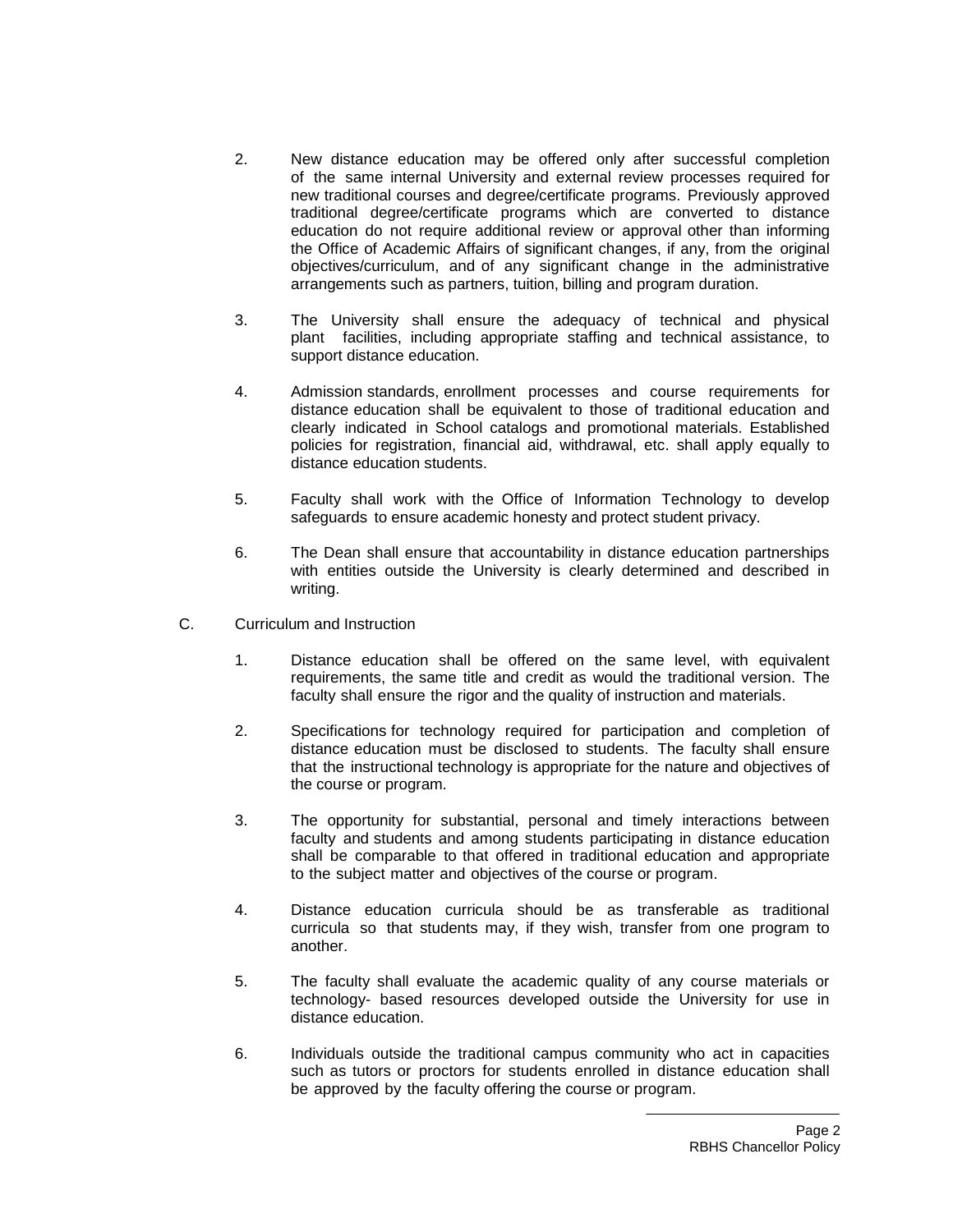- D. Faculty Support
	- 1. The Dean shall ensure that faculty engaged in the development of distance education have the requisite skills and access to ongoing training opportunities to select and implement the appropriate media and learning strategy for distance education.
	- 2. Issues of faculty workload and compensation shall be addressed by the Dean and coordinated, if necessary, across the University by the Office of Academic Affairs.
	- 3. Distance education shall be subject to the copyright ownership stipulations described in University policy, Intellectual Property and Copyrights.
- E. Student Support
	- 1. Students enrolled in distance education must have the requisite skills to complete the requirements of the distance education program.
	- 2. The School shall ensure that students enrolled in distance education have:
		- a. access to the range of student services appropriate to support the program including admissions, financial aid, academic advising, delivery of course materials, library services including electronic scholarly resources, placement and counseling;
		- b. adequate means for resolving student issues/concerns;
		- c. advertising, recruiting and admissions information that adequately and accurately represents the programs' requirements and student support services; and,
		- d. complete information about the technological requirements of the distance education media required by the program.
	- 3. Technical support staff shall be identified and accessible to students enrolled in distance education. The Vice President for Information Technology, in conjunction with Schools shall ensure the designation and availability of qualified technical support staff to assist students.
	- 4. In the design of distance education, consideration will be given to the selection of formats that are suitable for adaptation to reasonably accommodate the needs of qualified students with disabilities.
- F. Evaluation and Assessment
	- 1. The School shall conduct evaluations to assess the standards, requirements, educational effectiveness and outcomes of distance education to ensure that the quality is comparable to traditional education and in conformance with prevailing standards in the field of distance education.
	- 2. The School shall conduct assessments of student learning outcomes, student retention and student satisfaction.